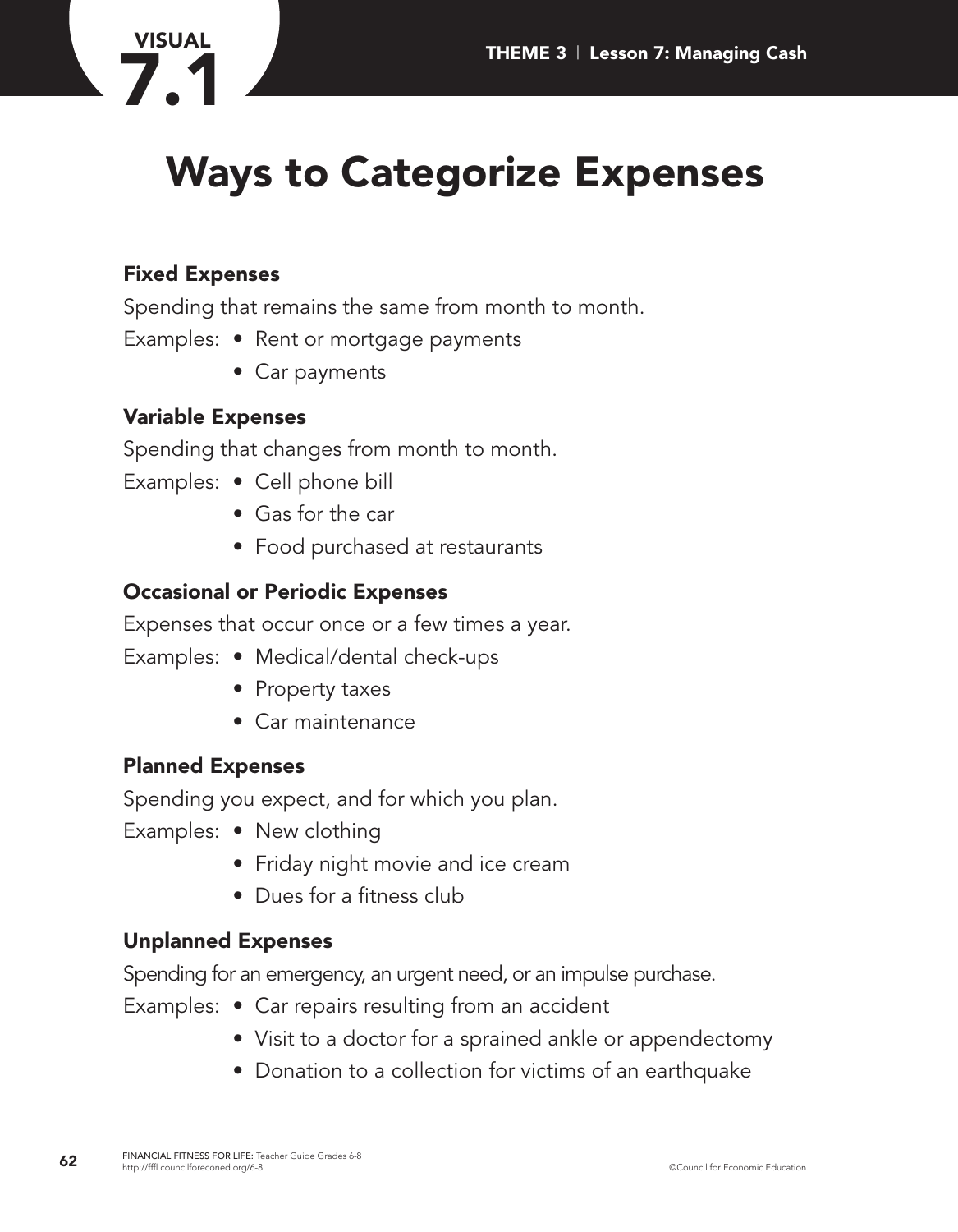

### **Case Study A**

Lauren earns \$51,300 annually She earns \$4,275 monthly

| Contribution to retirement plan   | \$240 |
|-----------------------------------|-------|
| Rent/home mortgage                | 780   |
| Utilities                         | 340   |
| Phone/cable/Internet              | 180   |
| Food/groceries                    | 300   |
| Car payment                       | 660   |
| Insurance (car/rental/home)       | 188   |
| Transportation, incl. gas         | 168   |
| Charity                           | 92    |
| Clothes                           | 66    |
| Loan payments                     | 540   |
| Entertainment                     | 240   |
| Services (cleaning, hair stylist) | 180   |
| Other                             | 166   |
|                                   |       |
|                                   |       |

Total Monthly Expenses  $$4,140$ 

Did Lauren spend more or less than she earned? \_\_*\_LESS\_\_*\_\_\_ By how much?\_\_*\$135\_*\_\_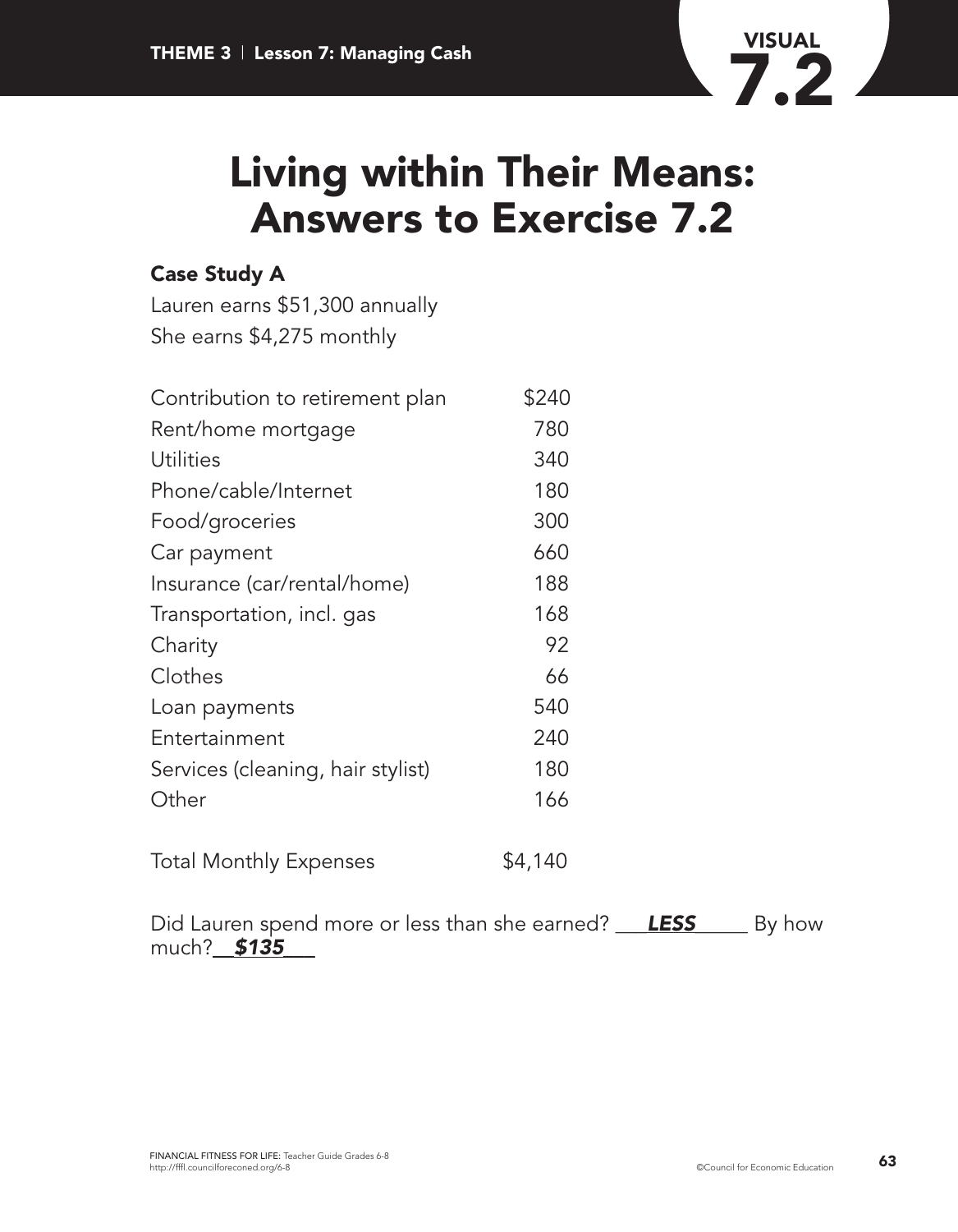

### **Case Study B**

**VISUAL**

**7.2**

Brian's annual income is \$42,000 His monthly income is \$3,500

| Contribution to retirement plan | \$222   |
|---------------------------------|---------|
| Rent/home mortgage              | 870     |
| Utilities                       | 288     |
| Phone/cable/Internet            | 210     |
| Food/groceries                  | 290     |
| Car payment                     | 438     |
| Insurance (car/rental/home)     | 178     |
| Transportation, incl. gas       | 105     |
| Charity                         | 107     |
| Clothes                         | 138     |
| Loan payments                   | 368     |
| Entertainment                   | 180     |
| Services                        | 150     |
| Other                           | 222     |
| <b>Total Monthly Expenses</b>   | \$3,766 |

Did Brian spend more or less than he earned? \_\_*\_MORE*\_\_\_\_\_ By how much?\_*\_\$266\_*\_\_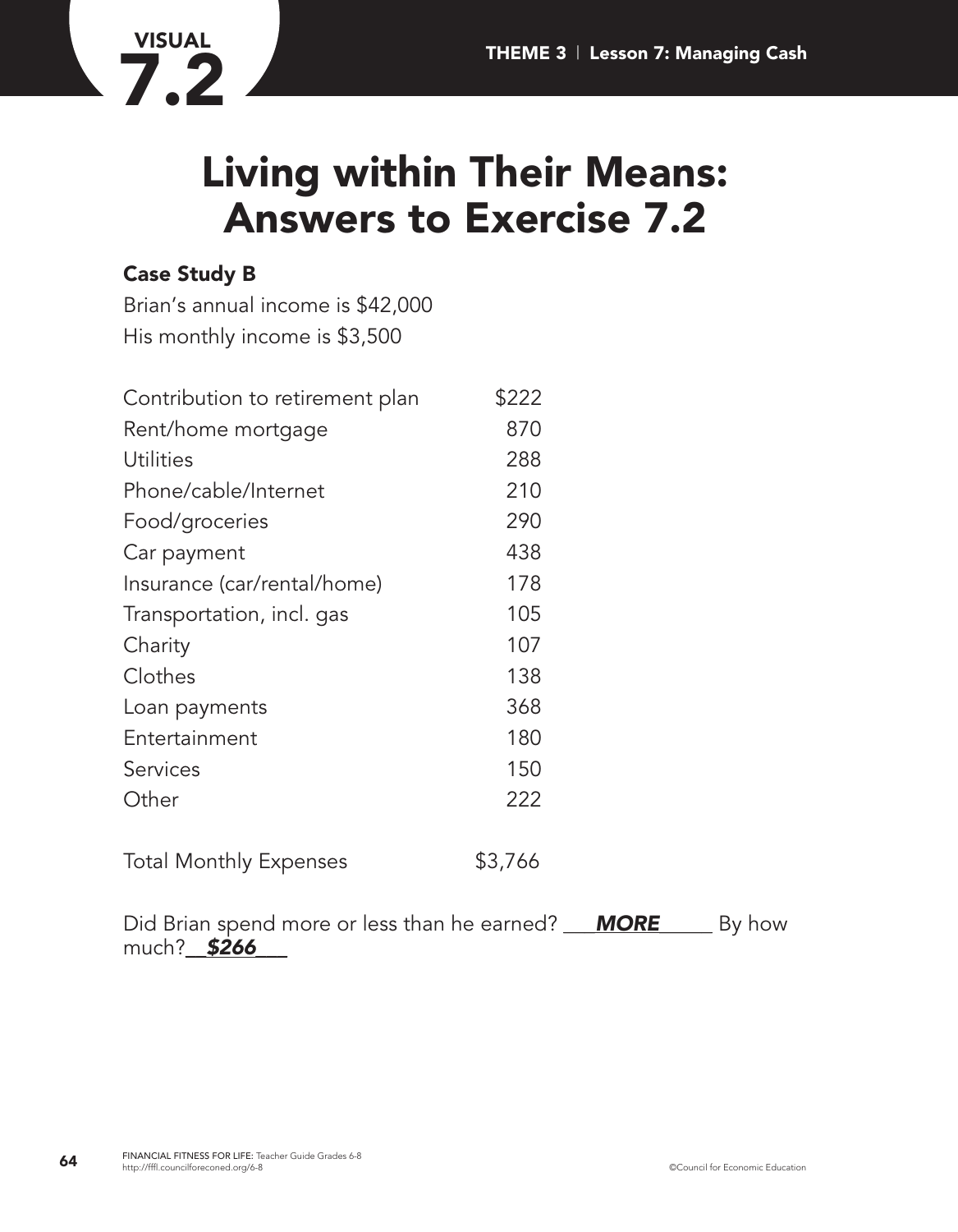

### **Case Study C**

Maria earns \$44,000 annually. She earns \$3,667 monthly

| Contribution to retirement plan   | \$120   |
|-----------------------------------|---------|
| Rent/home mortgage                | 690     |
| Utilities                         | 342     |
| Phone/cable/Internet              | 270     |
| Food/groceries                    | 450     |
| Car payment                       | 150     |
| Insurance (car/rental/home)       | 264     |
| Transportation, incl. gas         | 96      |
| Charity                           | 24      |
| Clothes                           | 222     |
| Loan payments                     | 728     |
| Entertainment                     | 198     |
| Services (cleaning, hair stylist) | 90      |
| Other                             | 180     |
| <b>Total Monthly Expenses</b>     | \$3,824 |

Did Maria spend more or less than she earned? \_\_\_\_*MORE*\_\_\_\_\_ By how much? **\$157**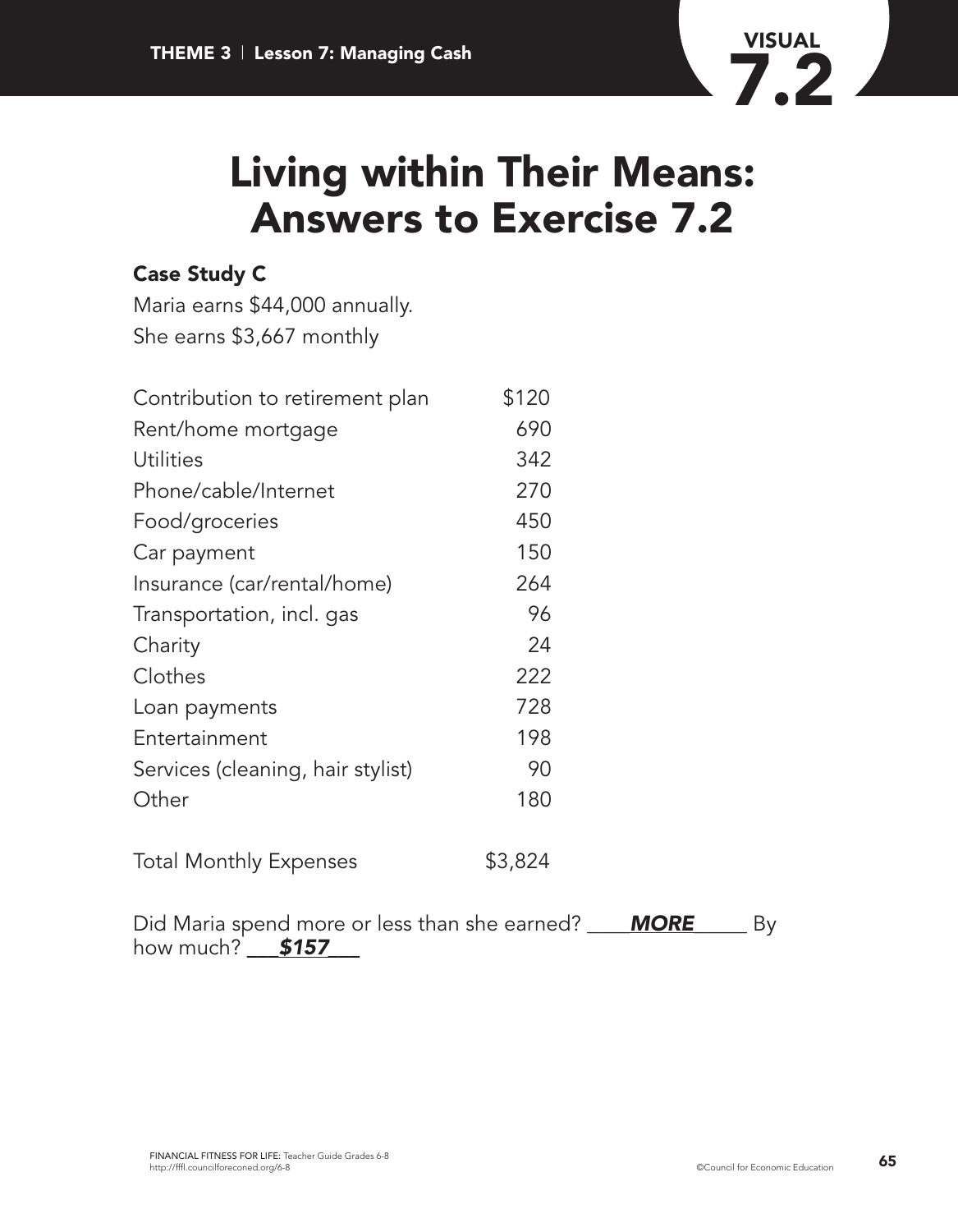

### **Case Study D**

Suzanne earns \$160,000 annually She earns \$13,333 monthly

| Contribution to retirement plan   | \$1,780 |
|-----------------------------------|---------|
| Rent/home mortgage                | 4,804   |
| <b>Utilities</b>                  | 670     |
| Phone/cable/Internet              | 324     |
| Food/groceries                    | 336     |
| Car payment                       | 900     |
| Insurance (car/rental/home)       | 750     |
| Transportation, incl. gas         | 450     |
| Charity                           | 670     |
| Clothes                           | 270     |
| Loan payments                     | 900     |
| Entertainment                     | 540     |
| Services (cleaning, hair stylist) | 438     |
| Other                             | 306     |
|                                   |         |

Total Monthly Expenses \$13,138

Did Suzanne spend more or less than she earned? \_\_\_\_*\_LESS\_*\_\_\_ By how much? **\_\_\_ \$195\_**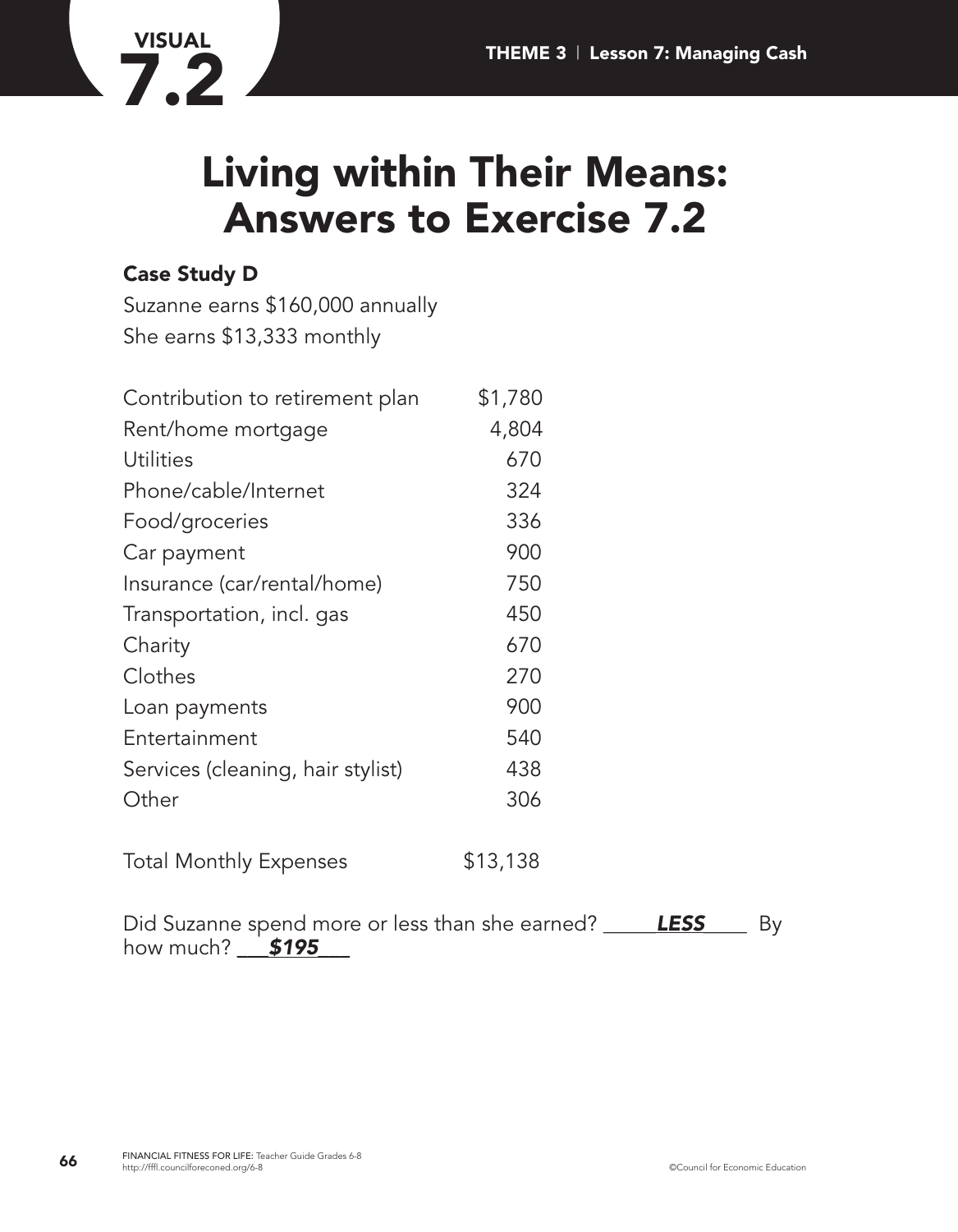

### **Case Study E**

Marcus earns \$80,400 annually He earns \$6,700 monthly

| Contribution to retirement plan   | \$780 |
|-----------------------------------|-------|
| Rent/home mortgage                | 1,529 |
| <b>Utilities</b>                  | 342   |
| Phone/cable/Internet              | 114   |
| Food/groceries                    | 409   |
| Car payment                       | 420   |
| Insurance (car/rental/home)       | 225   |
| Transportation, incl.gas          | 102   |
| Charity                           | 114   |
| Clothes                           | 180   |
| Loan payments                     | 1,661 |
| Entertainment                     | 342   |
| Services (cleaning, hair stylist) | 114   |
| Other                             | 324   |
|                                   |       |

Total Monthly Expenses  $$6,656$ 

Did Marcus spend more or less than he earned? \_\_\_*\_LESS*\_\_\_\_\_ By how much? **\$44**